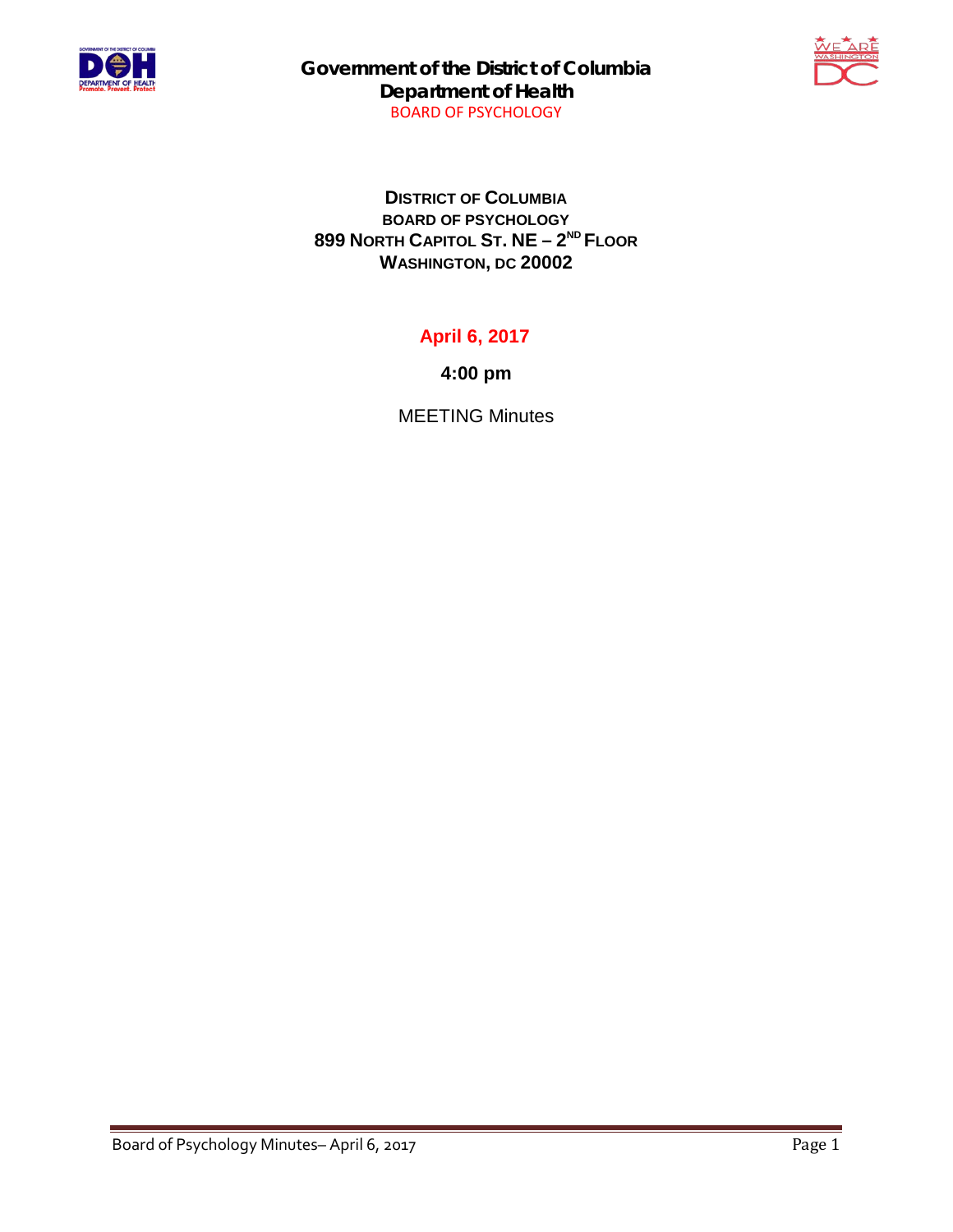



## **Call to Order:**

|             | <b>Roll Call:</b>                                                           |  |
|-------------|-----------------------------------------------------------------------------|--|
|             | Roll Call: 4:15pm                                                           |  |
|             | <b>Attendance:</b>                                                          |  |
|             | <b>Board Members:</b>                                                       |  |
|             | Anthony Jimenez, PhD - Interim Chairperson                                  |  |
|             | Teresa Grant, PhD- Board Member                                             |  |
|             | Eric Jones, PhD- Board Member                                               |  |
|             | <b>HRLA Staff</b>                                                           |  |
|             | Robin Jenkins, Executive Director                                           |  |
|             | Panravee Vongjaroenrat, Board Attorney                                      |  |
|             | Emilia Moran, Board Investigator                                            |  |
|             | Fatima Abby, Health Licensing Specialist                                    |  |
|             | <b>Visitors:</b>                                                            |  |
|             | Dr. Gary VandenBos, National Registry                                       |  |
|             | Mr. Brandon Sherman, Attorney, Elise Scanlon Law Group                      |  |
|             |                                                                             |  |
|             | <b>BOARD/DEPARTMENT'S REPORT</b>                                            |  |
|             |                                                                             |  |
|             | A. EXECUTIVE DIRECTOR'S REPORT                                              |  |
|             | ASPPB 32 <sup>nd</sup> Midyear Meeting will be held on April 27-30, 2017 in |  |
|             | Memphis, Tennessee. Dr. Anthony Jimenez, Chairperson and Dr.                |  |
|             | Eric Jones, Board Member, will be attending along with Ms.<br>Jenkins.      |  |
|             |                                                                             |  |
|             | Mr. Louis Ferguson, new board member, will be joining the                   |  |
|             | psychology board at the next meeting. He previously was with                |  |
|             | the massage therapy board.                                                  |  |
|             |                                                                             |  |
|             | Ms. Jenkins suggested that the board creates a compliant                    |  |
|             | committee to review complaints.                                             |  |
|             |                                                                             |  |
|             | <b>BOARD ATTORNEY'S REPORT</b><br>В.                                        |  |
|             | There is no report from the Board attorney.                                 |  |
|             |                                                                             |  |
|             | <b>C. CHAIRPERSON'S REPORT</b>                                              |  |
|             | There is no report from the Board attorney.                                 |  |
|             |                                                                             |  |
| OS-0406-00  | Minutes:                                                                    |  |
|             | The Board approved the open session minutes of the January 12,              |  |
|             | 2017.                                                                       |  |
| OS-0406-00A | Minutes: The board amended the changes to the October 13, 2016 open         |  |
|             | session meeting to reflect Dr. Eric Rossen's comment.                       |  |